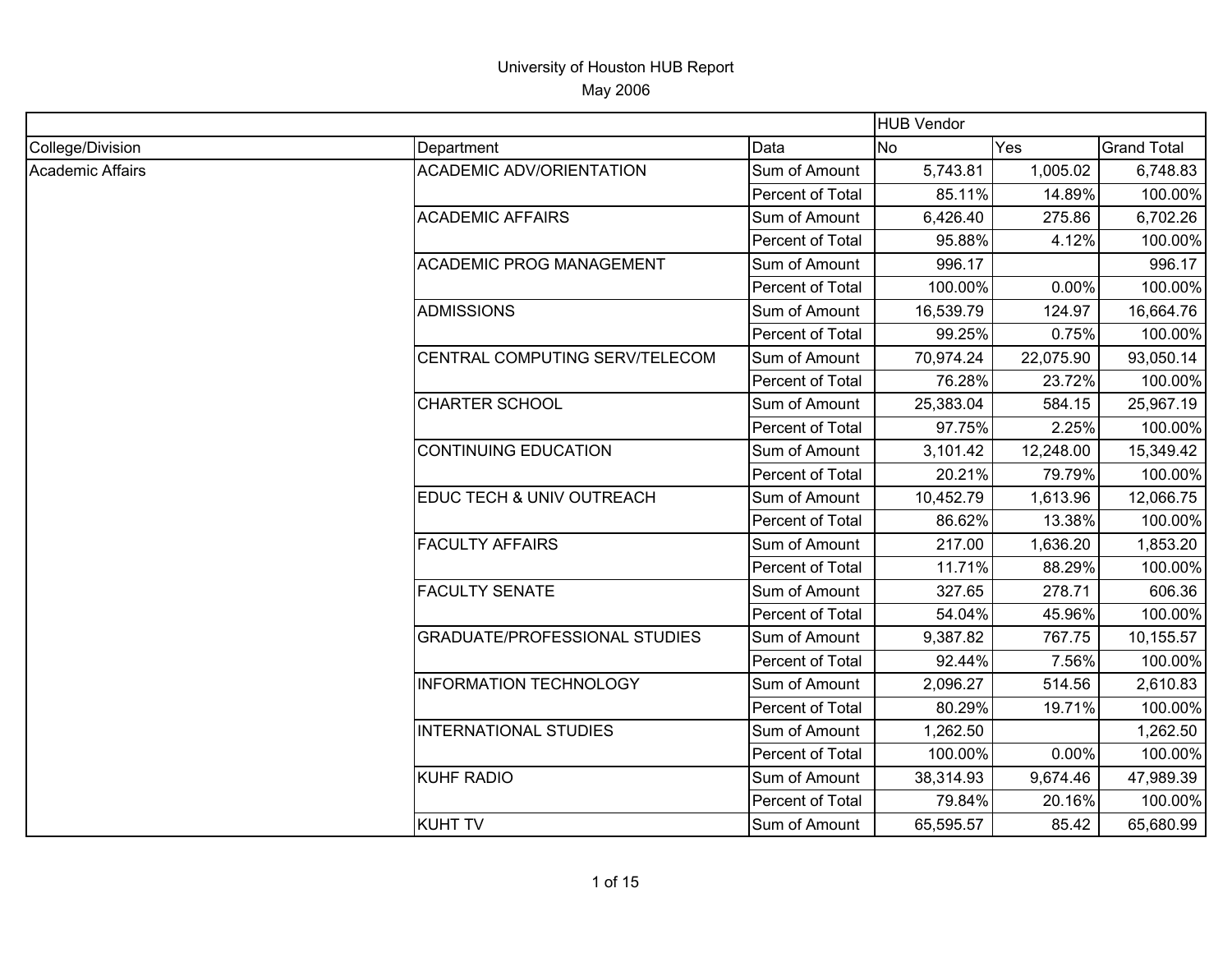|                                   |                                       |                  | <b>HUB Vendor</b> |            |                    |
|-----------------------------------|---------------------------------------|------------------|-------------------|------------|--------------------|
| College/Division                  | Department                            | Data             | <b>No</b>         | Yes        | <b>Grand Total</b> |
| Academic Affairs                  | <b>KUHT TV</b>                        | Percent of Total | 99.87%            | 0.13%      | 100.00%            |
|                                   | <b>MANAGEMENT INFORMATION SYSTEMS</b> | Sum of Amount    | 649,228.02        | 143,156.11 | 792,384.13         |
|                                   |                                       | Percent of Total | 81.93%            | 18.07%     | 100.00%            |
|                                   | POLICY AND PLANNING ANALYSIS          | Sum of Amount    | 188.23            | 446.11     | 634.34             |
|                                   |                                       | Percent of Total | 29.67%            | 70.33%     | 100.00%            |
|                                   | PS STUDENT ADMIN                      | Sum of Amount    | 1,997.34          | 1,149.51   | 3,146.85           |
|                                   |                                       | Percent of Total | 63.47%            | 36.53%     | 100.00%            |
|                                   | <b>REGISTRATION AND ACADEMIC RECO</b> | Sum of Amount    | 19,200.37         | 6,048.56   | 25,248.93          |
|                                   |                                       | Percent of Total | 76.04%            | 23.96%     | 100.00%            |
|                                   | <b>SCHOLARS COMMUNITY</b>             | Sum of Amount    | 483.63            | 312.06     | 795.69             |
|                                   |                                       | Percent of Total | 60.78%            | 39.22%     | 100.00%            |
|                                   | <b>SCHOLARSHIPS AND FINANCIAL AID</b> | Sum of Amount    | 13,029.71         | 21,499.81  | 34,529.52          |
|                                   |                                       | Percent of Total | 37.73%            | 62.27%     | 100.00%            |
|                                   | SECURITY AND DISASTER RECOVERY        | Sum of Amount    | 1,276.05          |            | 1,276.05           |
|                                   |                                       | Percent of Total | 100.00%           | 0.00%      | 100.00%            |
|                                   | TECHNOLOGY SUPPORT SERVICES           | Sum of Amount    | 36,889.60         | 85,219.54  | 122,109.14         |
|                                   |                                       | Percent of Total | 30.21%            | 69.79%     | 100.00%            |
|                                   | UNDERGRADUATE STUDIES                 | Sum of Amount    | 549.61            |            | 549.61             |
|                                   |                                       | Percent of Total | 100.00%           | 0.00%      | 100.00%            |
| Academic Affairs Sum of Amount    |                                       |                  | 979,661.96        | 308,716.66 | 1,288,378.62       |
| Academic Affairs Percent of Total |                                       |                  | 76.04%            | 23.96%     | 100.00%            |
| Administration and Finance        | <b>ADMIN - FINANCIAL SVCS</b>         | Sum of Amount    | 3,146.71          | 2,721.48   | 5,868.19           |
|                                   |                                       | Percent of Total | 53.62%            | 46.38%     | 100.00%            |
|                                   | <b>ADMINISTRATION &amp; FINANCE</b>   | Sum of Amount    | 4,343.15          | 518.49     | 4,861.64           |
|                                   |                                       | Percent of Total | 89.34%            | 10.66%     | 100.00%            |
|                                   | <b>BUDGET</b>                         | Sum of Amount    | 461.00            |            | 461.00             |
|                                   |                                       | Percent of Total | 100.00%           | 0.00%      | 100.00%            |
|                                   | <b>ENVIRONMENTAL HEALTH RISK MGMT</b> | Sum of Amount    | 50,829.53         | 376.54     | 51,206.07          |
|                                   |                                       | Percent of Total | 99.26%            | 0.74%      | 100.00%            |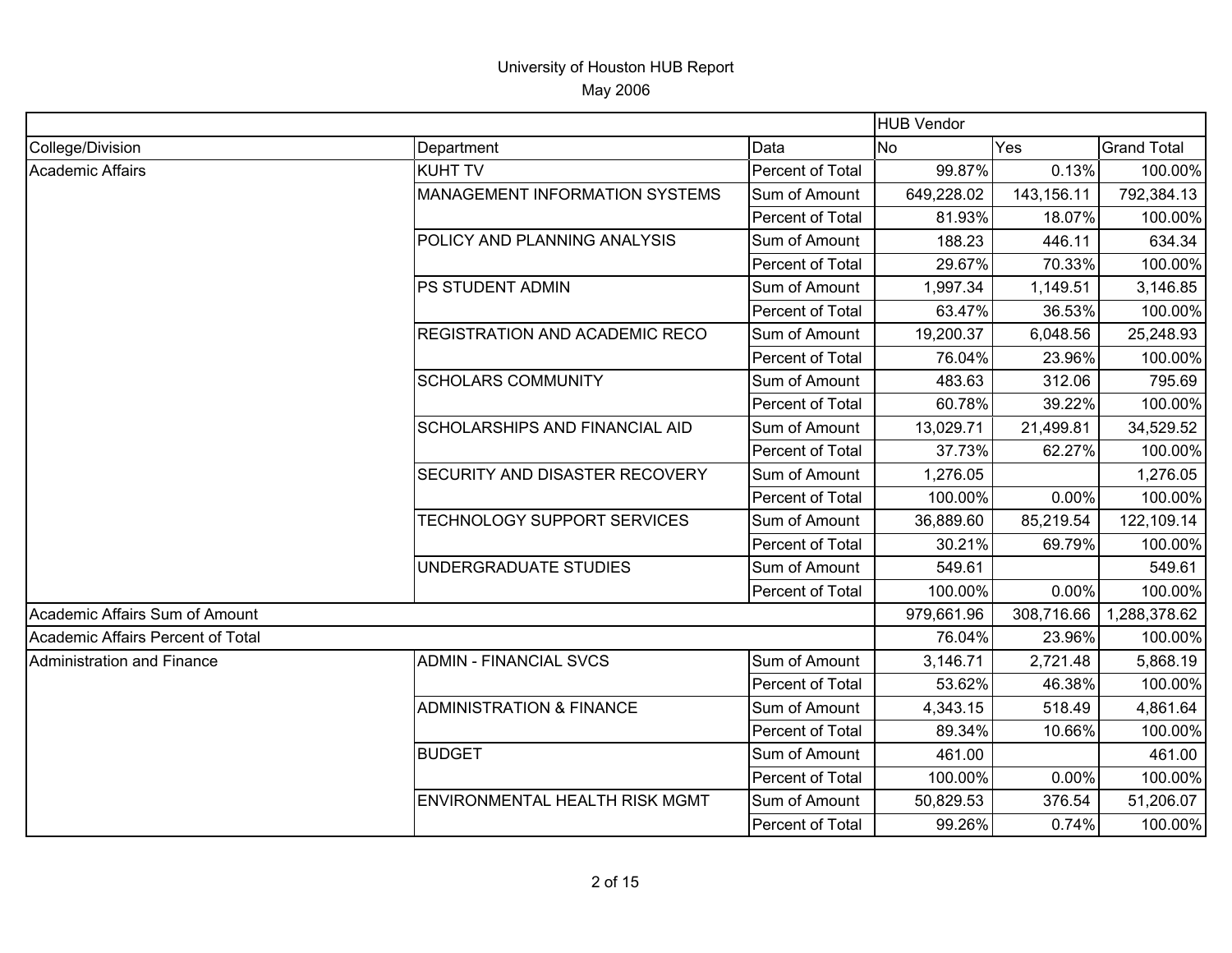|                            |                                  |                  | <b>HUB Vendor</b> |            |                    |
|----------------------------|----------------------------------|------------------|-------------------|------------|--------------------|
| College/Division           | Department                       | Data             | <b>INo</b>        | Yes        | <b>Grand Total</b> |
| Administration and Finance | <b>FACILITIES &amp; PLANNING</b> | Sum of Amount    | 2,268,315.11      | 250,605.95 | 2,518,921.06       |
|                            |                                  | Percent of Total | 90.05%            | 9.95%      | 100.00%            |
|                            | <b>FINANCE</b>                   | Sum of Amount    | 42,926.74         | 4,160.53   | 47,087.27          |
|                            |                                  | Percent of Total | 91.16%            | 8.84%      | 100.00%            |
|                            | <b>HUMAN RESOURCES</b>           | Sum of Amount    | 4,338.94          | 685.78     | 5,024.72           |
|                            |                                  | Percent of Total | 86.35%            | 13.65%     | 100.00%            |
|                            | <b>INST - FINANCE</b>            | Sum of Amount    | 112.48            |            | 112.48             |
|                            |                                  | Percent of Total | 100.00%           | 0.00%      | 100.00%            |
|                            | <b>INST - PLANT</b>              | Sum of Amount    | 35,810.82         | 131.85     | 35,942.67          |
|                            |                                  | Percent of Total | 99.63%            | 0.37%      | 100.00%            |
|                            | <b>ONE CARD PROGRAM</b>          | Sum of Amount    | 820.17            | 643.08     | 1,463.25           |
|                            |                                  | Percent of Total | 56.05%            | 43.95%     | 100.00%            |
|                            | PARKING & TRANSPORTATION         | Sum of Amount    | 137,397.57        | 1,411.42   | 138,808.99         |
|                            |                                  | Percent of Total | 98.98%            | 1.02%      | 100.00%            |
|                            | PHY PLANT-ADMINISTRATION         | Sum of Amount    | 16,090.29         | 1,248.10   | 17,338.39          |
|                            |                                  | Percent of Total | 92.80%            | 7.20%      | 100.00%            |
|                            | <b>PHY PLANT-AUTOMOTIVE</b>      | Sum of Amount    | 2,671.34          | 5,367.46   | 8,038.80           |
|                            |                                  | Percent of Total | 33.23%            | 66.77%     | 100.00%            |
|                            | PHY PLANT-BLDG MAINT             | Sum of Amount    | 56,640.89         | 3,401.57   | 60,042.46          |
|                            |                                  | Percent of Total | 94.33%            | 5.67%      | 100.00%            |
|                            | PHY PLANT-CUSTODIAL SVCS         | Sum of Amount    | 13,257.66         |            | 13,257.66          |
|                            |                                  | Percent of Total | 100.00%           | 0.00%      | 100.00%            |
|                            | PHY PLANT-GROUNDS MAINT          | Sum of Amount    | 7,512.34          |            | 7,512.34           |
|                            |                                  | Percent of Total | 100.00%           | 0.00%      | 100.00%            |
|                            | PHY PLANT-SOLID WASTE            | Sum of Amount    | 5,543.40          |            | 5,543.40           |
|                            |                                  | Percent of Total | 100.00%           | 0.00%      | 100.00%            |
|                            | <b>PHY PLANT-UTILITIES</b>       | Sum of Amount    | 194,122.31        | 38,932.38  | 233,054.69         |
|                            |                                  | Percent of Total | 83.29%            | 16.71%     | 100.00%            |
|                            | POLICE                           | Sum of Amount    | 6,668.97          | 6,375.00   | 13,043.97          |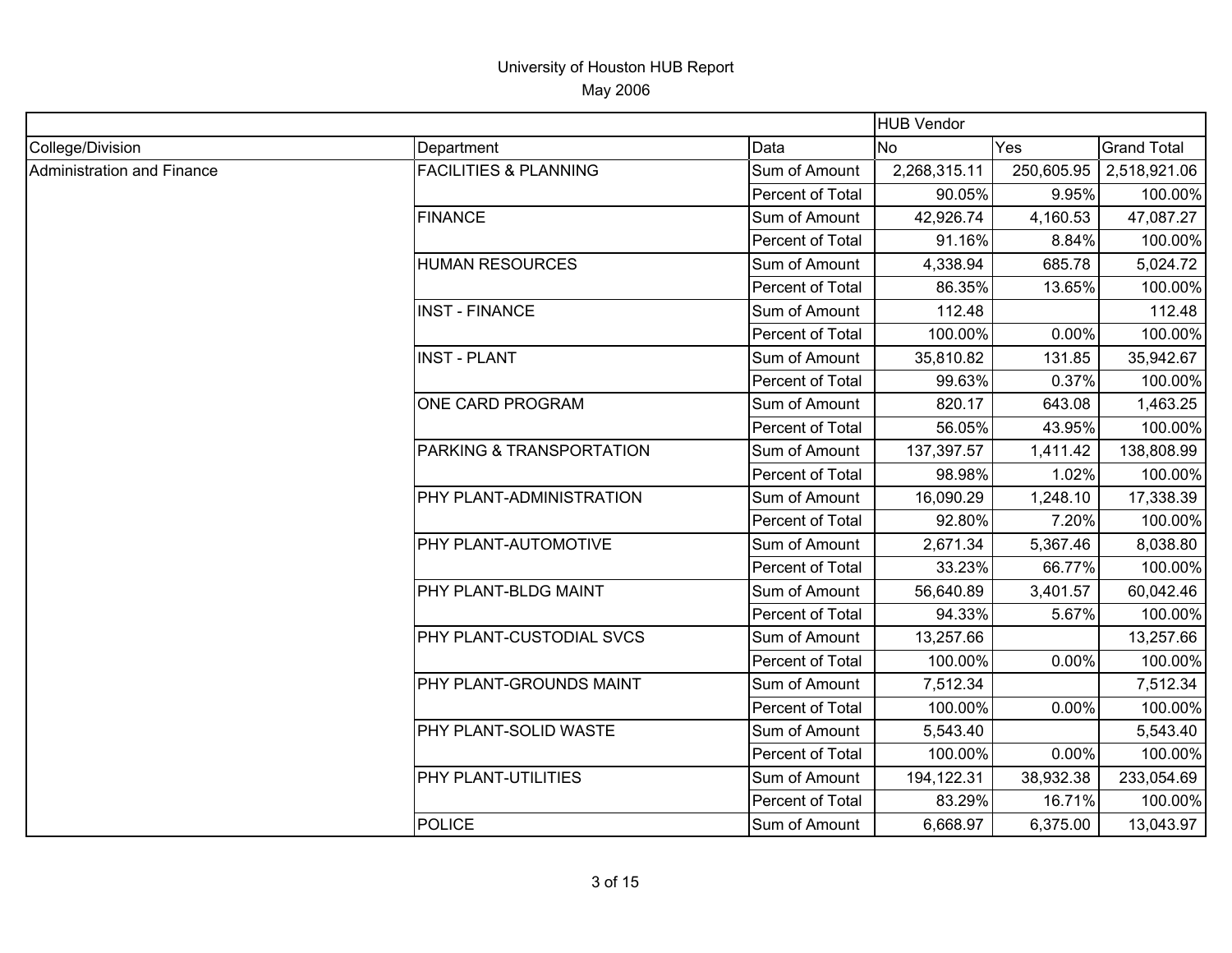| <b>HUB Vendor</b>                           |                                      |                  |              |            |                    |
|---------------------------------------------|--------------------------------------|------------------|--------------|------------|--------------------|
| College/Division                            | Department                           | Data             | <b>No</b>    | Yes        | <b>Grand Total</b> |
| Administration and Finance                  | <b>POLICE</b>                        | Percent of Total | 51.13%       | 48.87%     | 100.00%            |
|                                             | POSTAL SERVICES                      | Sum of Amount    | 9,850.23     | 49.96      | 9,900.19           |
|                                             |                                      | Percent of Total | 99.50%       | 0.50%      | 100.00%            |
|                                             | <b>PRINTING</b>                      | Sum of Amount    | 9,890.97     | 116.23     | 10,007.20          |
|                                             |                                      | Percent of Total | 98.84%       | 1.16%      | 100.00%            |
|                                             | STUDENT FINANCIAL SERVICES           | Sum of Amount    | 21,208.22    | 6,583.15   | 27,791.37          |
|                                             |                                      | Percent of Total | 76.31%       | 23.69%     | 100.00%            |
|                                             | <b>TREASURER</b>                     | Sum of Amount    |              | 1,918.96   | 1,918.96           |
|                                             |                                      | Percent of Total | 0.00%        | 100.00%    | 100.00%            |
|                                             | <b>WORTHAM HOUSE</b>                 | Sum of Amount    | 1,139.78     |            | 1,139.78           |
|                                             |                                      | Percent of Total | 100.00%      | 0.00%      | 100.00%            |
| Administration and Finance Sum of Amount    |                                      |                  | 2,893,098.62 | 325,247.93 | 3,218,346.55       |
| Administration and Finance Percent of Total |                                      |                  | 89.89%       | 10.11%     | 100.00%            |
| Architecture                                | <b>DEAN, ARCHITECTURE</b>            | Sum of Amount    | 45,754.17    | 1,824.28   | 47,578.45          |
|                                             |                                      | Percent of Total | 96.17%       | 3.83%      | 100.00%            |
| Architecture Sum of Amount                  |                                      |                  | 45,754.17    | 1,824.28   | 47,578.45          |
| Architecture Percent of Total               |                                      |                  | 96.17%       | 3.83%      | 100.00%            |
| <b>Business Administration</b>              | <b>ACCOUNTANCY AND TAXATION</b>      | Sum of Amount    | 209.25       | 353.30     | 562.55             |
|                                             |                                      | Percent of Total | 37.20%       | 62.80%     | 100.00%            |
|                                             | <b>CBA CAREER SERVICES CTR</b>       | Sum of Amount    | 6,983.69     | 386.21     | 7,369.90           |
|                                             |                                      | Percent of Total | 94.76%       | 5.24%      | 100.00%            |
|                                             | CTR FOR ENTREPRENEURSHIP & INN       | Sum of Amount    | 479.55       | 31.80      | 511.35             |
|                                             |                                      | Percent of Total | 93.78%       | 6.22%      | 100.00%            |
|                                             | CTR FOR EXECUTIVE DEVELOPMENT        | Sum of Amount    | 2,498.00     |            | 2,498.00           |
|                                             |                                      | Percent of Total | 100.00%      | 0.00%      | 100.00%            |
|                                             | <b>DEAN, BUSINESS ADMINISTRATION</b> | Sum of Amount    | 67,189.68    | 4,757.40   | 71,947.08          |
|                                             |                                      | Percent of Total | 93.39%       | 6.61%      | 100.00%            |
|                                             | DECISION AND INFORMATION SCIEN       | Sum of Amount    | 569.54       | 113.31     | 682.85             |
|                                             |                                      | Percent of Total | 83.41%       | 16.59%     | 100.00%            |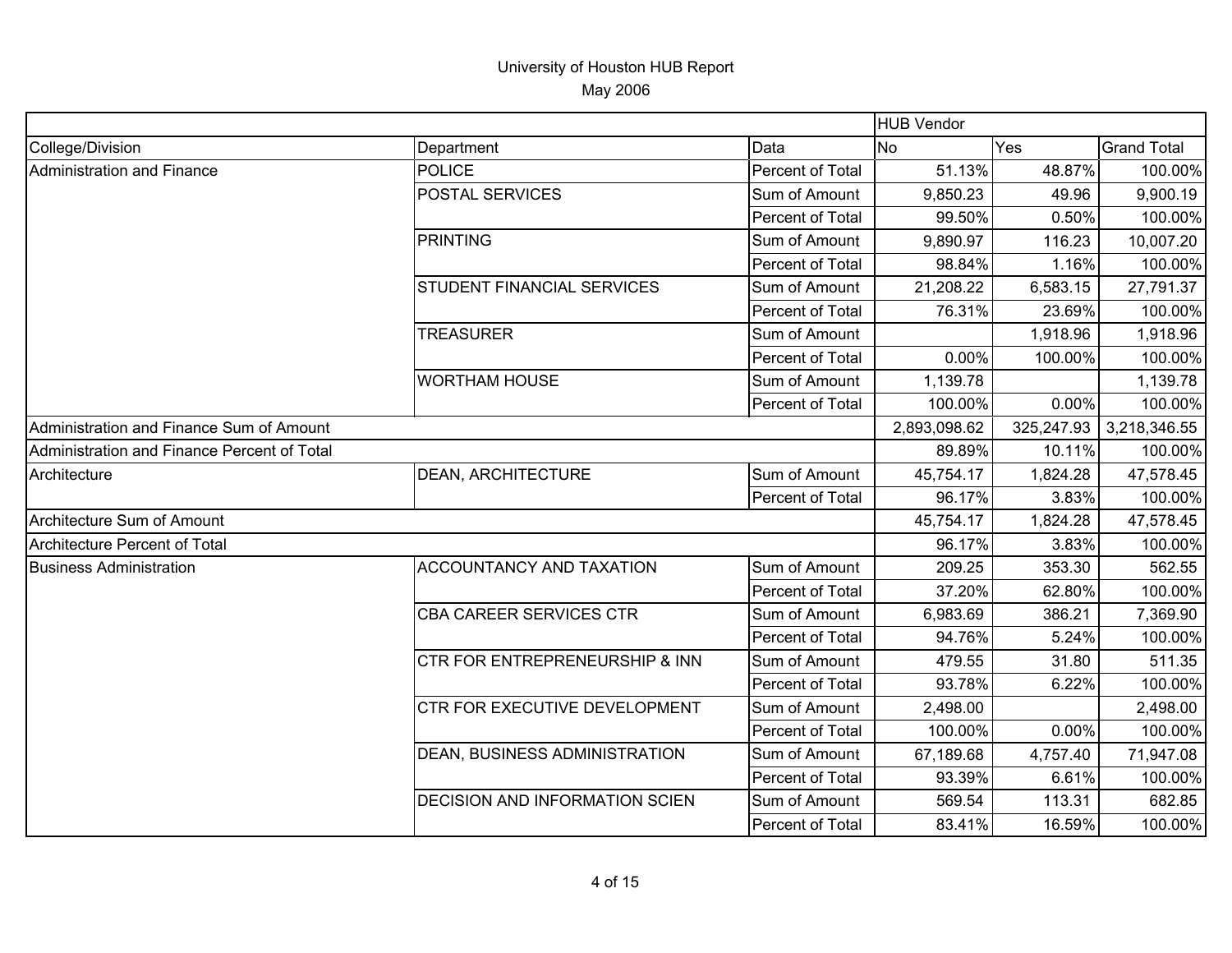|                                                 |                                   |                         | <b>HUB Vendor</b> |           |                    |
|-------------------------------------------------|-----------------------------------|-------------------------|-------------------|-----------|--------------------|
| College/Division                                | Department                        | Data                    | <b>INo</b>        | Yes       | <b>Grand Total</b> |
| <b>Business Administration</b>                  | <b>EXECUTIVE DEGREE PROGRAMS</b>  | Sum of Amount           | 53,835.83         | 735.69    | 54,571.52          |
|                                                 |                                   | Percent of Total        | 98.65%            | 1.35%     | 100.00%            |
|                                                 | <b>FINANCE</b>                    | Sum of Amount           | 447.82            | 454.21    | 902.03             |
|                                                 |                                   | Percent of Total        | 49.65%            | 50.35%    | 100.00%            |
|                                                 | GULF COAST SMALL BUS. DEVEL CE    | Sum of Amount           | 3,977.16          | 2,134.15  | 6,111.31           |
|                                                 |                                   | Percent of Total        | 65.08%            | 34.92%    | 100.00%            |
|                                                 | <b>MANAGEMENT</b>                 | Sum of Amount           |                   | 2,043.55  | 2,043.55           |
|                                                 |                                   | Percent of Total        | 0.00%             | 100.00%   | 100.00%            |
|                                                 | <b>MARKETING</b>                  | Sum of Amount           | 26,567.63         | 8,209.68  | 34,777.31          |
|                                                 |                                   | Percent of Total        | 76.39%            | 23.61%    | 100.00%            |
|                                                 | RESEARCH AND INSTR COMPUTING S    | Sum of Amount           | 16,332.42         | 4,567.03  | 20,899.45          |
|                                                 |                                   | Percent of Total        | 78.15%            | 21.85%    | 100.00%            |
|                                                 | UNDERGRAD BUSINESS PROG           | Sum of Amount           | 1,608.52          | 330.35    | 1,938.87           |
|                                                 |                                   | Percent of Total        | 82.96%            | 17.04%    | 100.00%            |
| Business Administration Sum of Amount           |                                   |                         | 180,699.09        | 24,116.68 | 204,815.77         |
| <b>Business Administration Percent of Total</b> |                                   |                         | 88.23%            | 11.77%    | 100.00%            |
| Chancellor                                      | <b>AUDITING</b>                   | Sum of Amount           |                   | 184.17    | 184.17             |
|                                                 |                                   | Percent of Total        | 0.00%             | 100.00%   | 100.00%            |
|                                                 | <b>BOARD OF REGENTS</b>           | Sum of Amount           | 1,094.73          | 277.80    | 1,372.53           |
|                                                 |                                   | Percent of Total        | 79.76%            | 20.24%    | 100.00%            |
|                                                 | LEGAL AFFAIRS/GENL COUNSEL        | Sum of Amount           | 11.26             |           | 11.26              |
|                                                 |                                   | <b>Percent of Total</b> | 100.00%           | 0.00%     | 100.00%            |
| <b>Chancellor Sum of Amount</b>                 |                                   |                         | 1,105.99          | 461.97    | 1,567.96           |
| <b>Chancellor Percent of Total</b>              |                                   |                         | 70.54%            | 29.46%    | 100.00%            |
| Education                                       | CENTER FOR INFO TECH IN EDUCATION | Sum of Amount           | 10,980.83         | 20,709.83 | 31,690.66          |
|                                                 |                                   | Percent of Total        | 34.65%            | 65.35%    | 100.00%            |
|                                                 | CONSISTENCY MGMT & COOP DISCIP    | Sum of Amount           | 37,012.18         | 6,635.00  | 43,647.18          |
|                                                 |                                   | Percent of Total        | 84.80%            | 15.20%    | 100.00%            |
|                                                 | <b>CURRICULUM AND INSTRUCTION</b> | Sum of Amount           | 12,351.19         | 1,437.31  | 13,788.50          |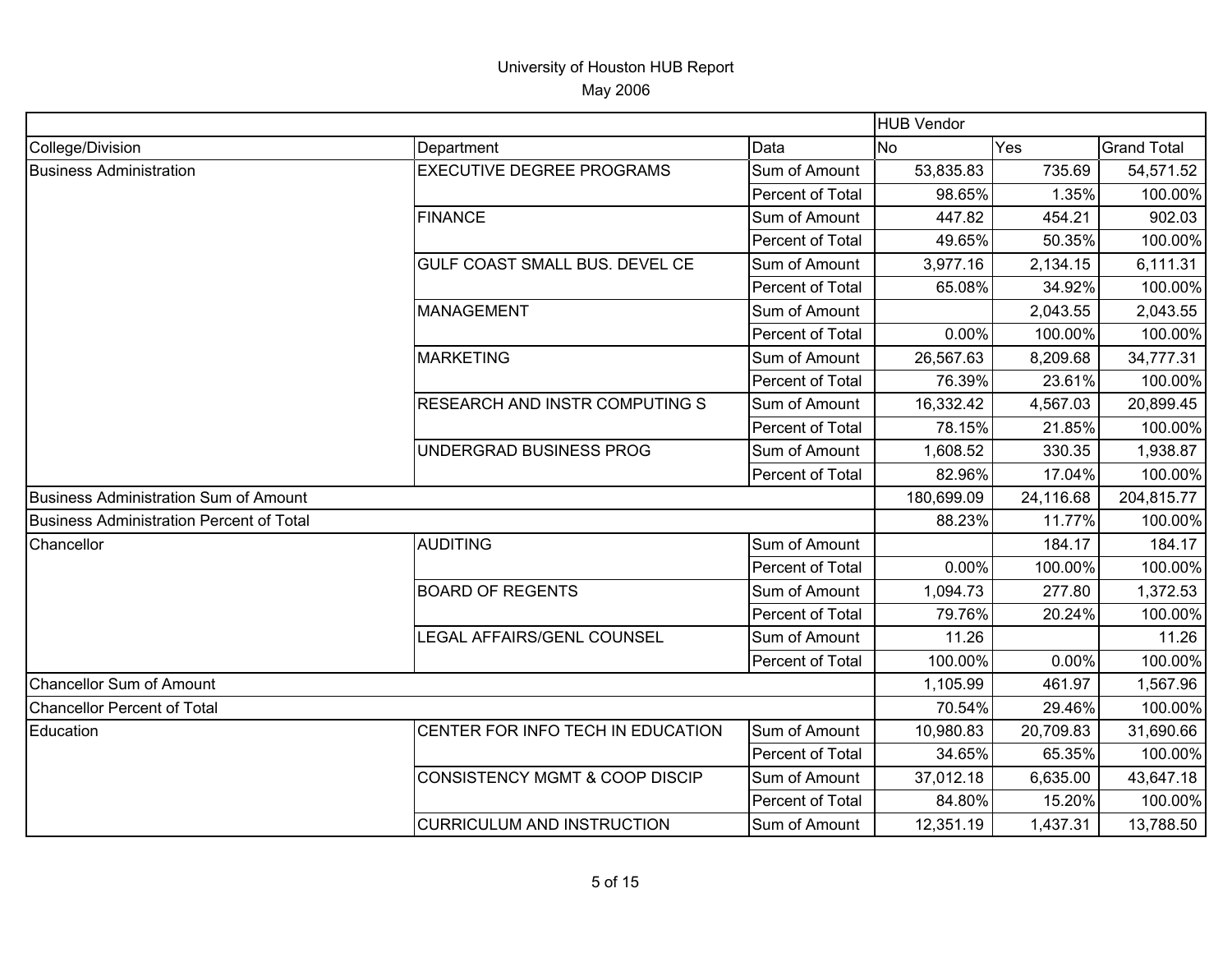|                                |                                    |                  | <b>HUB Vendor</b> |           |                    |
|--------------------------------|------------------------------------|------------------|-------------------|-----------|--------------------|
| College/Division               | Department                         | Data             | <b>No</b>         | Yes       | <b>Grand Total</b> |
| Education                      | <b>CURRICULUM AND INSTRUCTION</b>  | Percent of Total | 89.58%            | 10.42%    | 100.00%            |
|                                | <b>DEAN, EDUCATION</b>             | Sum of Amount    | 11,192.28         | 3,655.48  | 14,847.76          |
|                                |                                    | Percent of Total | 75.38%            | 24.62%    | 100.00%            |
|                                | EDU. LEADERSHIP & CULTURAL STU     | Sum of Amount    | 9,962.35          | 148.35    | 10,110.70          |
|                                |                                    | Percent of Total | 98.53%            | 1.47%     | 100.00%            |
|                                | <b>EDUCATIONAL PSYCHOLOGY</b>      | Sum of Amount    | 878.56            | 53.58     | 932.14             |
|                                |                                    | Percent of Total | 94.25%            | 5.75%     | 100.00%            |
|                                | HEALTH AND HUMAN PERFORMANCE       | Sum of Amount    | 23,641.66         | 16,523.66 | 40,165.32          |
|                                |                                    | Percent of Total | 58.86%            | 41.14%    | 100.00%            |
|                                | HUMAN DEVELOPMENT LAB              | Sum of Amount    | 1,211.41          |           | 1,211.41           |
|                                |                                    | Percent of Total | 100.00%           | 0.00%     | 100.00%            |
|                                | TEACHER EDUCATION AND CERTIFIC     | Sum of Amount    | 735.20            |           | 735.20             |
|                                |                                    | Percent of Total | 100.00%           | 0.00%     | 100.00%            |
|                                | TEX CTR FOR UNIV/SCHOOL PRTSHP     | Sum of Amount    | 12,445.15         | 475.52    | 12,920.67          |
|                                |                                    | Percent of Total | 96.32%            | 3.68%     | 100.00%            |
| <b>Education Sum of Amount</b> |                                    |                  | 120,410.81        | 49,638.73 | 170,049.54         |
| Education Percent of Total     |                                    |                  | 70.81%            | 29.19%    | 100.00%            |
| Engineering                    | <b>CHEMICAL ENGINEERING</b>        | Sum of Amount    | 37,991.53         | 939.62    | 38,931.15          |
|                                |                                    | Percent of Total | 97.59%            | 2.41%     | 100.00%            |
|                                | <b>CIVIL ENGINEERING</b>           | Sum of Amount    | 40,746.52         | 7,376.98  | 48,123.50          |
|                                |                                    | Percent of Total | 84.67%            | 15.33%    | 100.00%            |
|                                | COMPOSITE ENGR APPLICATIONS CT     | Sum of Amount    | 190.49            |           | 190.49             |
|                                |                                    | Percent of Total | 100.00%           | 0.00%     | 100.00%            |
|                                | <b>CTR FOR INNOVATIVE GROUTING</b> | Sum of Amount    | 657.48            |           | 657.48             |
|                                |                                    | Percent of Total | 100.00%           | 0.00%     | 100.00%            |
|                                | <b>DEAN, ENGINEERING</b>           | Sum of Amount    | 13,929.27         | 13,688.92 | 27,618.19          |
|                                |                                    | Percent of Total | 50.44%            | 49.56%    | 100.00%            |
|                                | ELECTRICAL ENGINEERING             | Sum of Amount    | 74,500.30         | 5,772.96  | 80,273.26          |
|                                |                                    | Percent of Total | 92.81%            | 7.19%     | 100.00%            |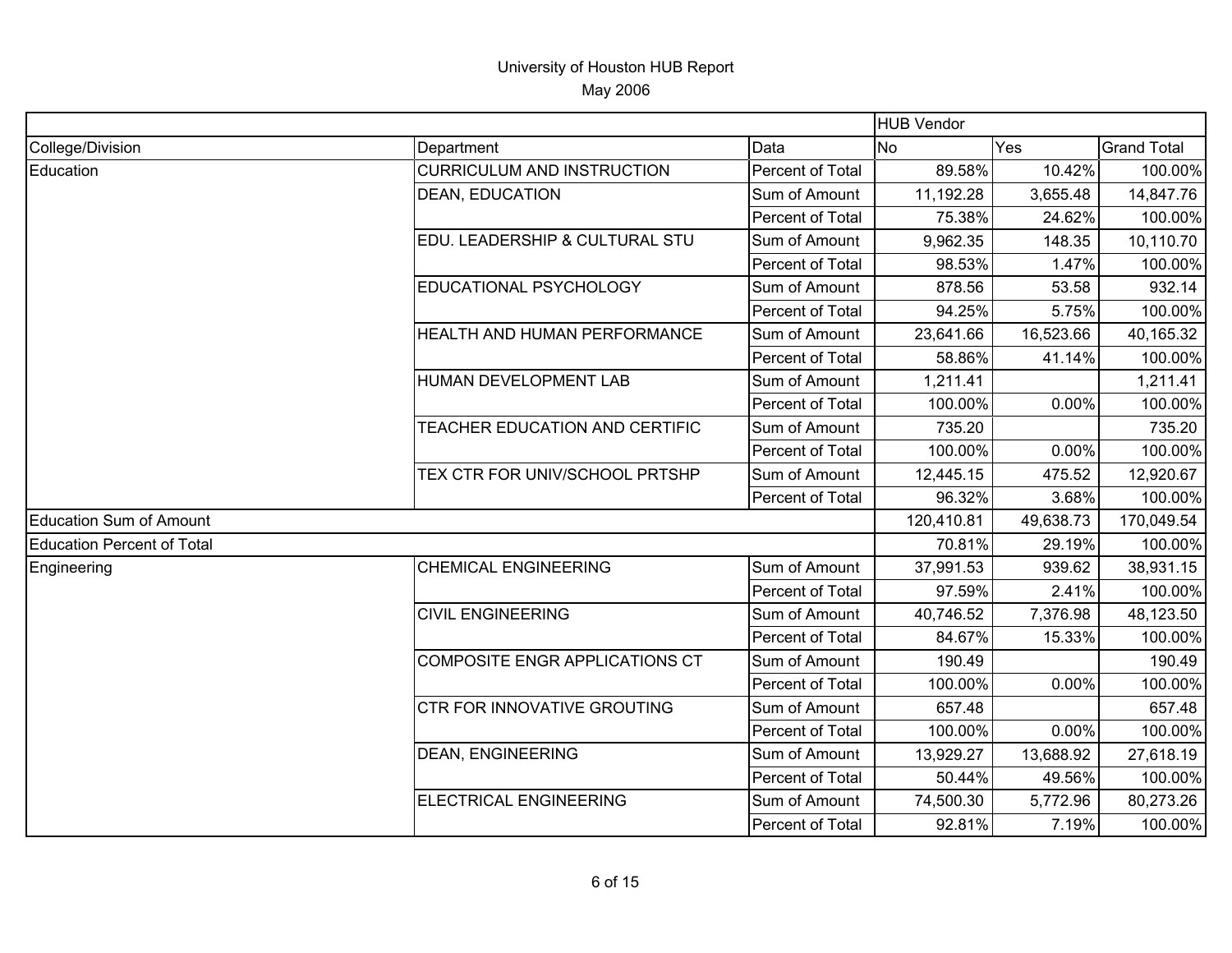|                                                 |                                |                  | <b>HUB Vendor</b> |           |                    |
|-------------------------------------------------|--------------------------------|------------------|-------------------|-----------|--------------------|
| College/Division                                | Department                     | Data             | <b>No</b>         | Yes       | <b>Grand Total</b> |
| Engineering                                     | <b>ENGINEERING SERVICES</b>    | Sum of Amount    | 1,167.65          | 111.65    | 1,279.30           |
|                                                 |                                | Percent of Total | 91.27%            | 8.73%     | 100.00%            |
|                                                 | <b>INDUSTRIAL ENGINEERING</b>  | Sum of Amount    | 3,151.37          | 1,854.44  | 5,005.81           |
|                                                 |                                | Percent of Total | 62.95%            | 37.05%    | 100.00%            |
|                                                 | <b>MECHANICAL ENGINEERING</b>  | Sum of Amount    | 119,391.89        | 10,980.65 | 130,372.54         |
|                                                 |                                | Percent of Total | 91.58%            | 8.42%     | 100.00%            |
|                                                 | SW PUBLIC TECHNOLOGY CENTER    | Sum of Amount    | 6,506.29          | 285.93    | 6,792.22           |
|                                                 |                                | Percent of Total | 95.79%            | 4.21%     | 100.00%            |
| Engineering Sum of Amount                       |                                |                  | 298,232.79        | 41,011.15 | 339,243.94         |
| Engineering Percent of Total                    |                                |                  | 87.91%            | 12.09%    | 100.00%            |
| <b>Graduate School of Social Work</b>           | CENTER FOR ORG RESEARCH & EFFE | Sum of Amount    |                   | 11.91     | 11.91              |
|                                                 |                                | Percent of Total | 0.00%             | 100.00%   | 100.00%            |
|                                                 | DEAN, SOCIAL WORK              | Sum of Amount    | 3,802.66          | 2,546.47  | 6,349.13           |
|                                                 |                                | Percent of Total | 59.89%            | 40.11%    | 100.00%            |
|                                                 | <b>FIELD OFFICE</b>            | Sum of Amount    | 268.77            | 794.82    | 1,063.59           |
|                                                 |                                | Percent of Total | 25.27%            | 74.73%    | 100.00%            |
|                                                 | SOC WRK ACADEMY FOR RSRCH/PRAC | Sum of Amount    | 14,592.88         | 1,185.96  | 15,778.84          |
|                                                 |                                | Percent of Total | 92.48%            | 7.52%     | 100.00%            |
| Graduate School of Social Work Sum of Amount    |                                |                  | 18,664.31         | 4,539.16  | 23,203.47          |
| Graduate School of Social Work Percent of Total |                                |                  | 80.44%            | 19.56%    | 100.00%            |
| Honors College                                  | DEAN, HONORS COLLEGE           | Sum of Amount    | 6,912.55          | 6,020.25  | 12,932.80          |
|                                                 |                                | Percent of Total | 53.45%            | 46.55%    | 100.00%            |
| Honors College Sum of Amount                    |                                |                  | 6,912.55          | 6,020.25  | 12,932.80          |
| Honors College Percent of Total                 |                                |                  | 53.45%            | 46.55%    | 100.00%            |
| Hotel and Restaurant Management                 | DEAN, HOTEL & RESTAURANT MANAG | Sum of Amount    | 12,528.33         | 939.21    | 13,467.54          |
|                                                 |                                | Percent of Total | 93.03%            | 6.97%     | 100.00%            |
|                                                 | HOTEL AND RESTAURANT MANAGEMEN | Sum of Amount    | 69,621.45         | 1,446.98  | 71,068.43          |
|                                                 |                                | Percent of Total | 97.96%            | 2.04%     | 100.00%            |
| Hotel and Restaurant Management Sum of Amount   |                                |                  | 82,149.78         | 2,386.19  | 84,535.97          |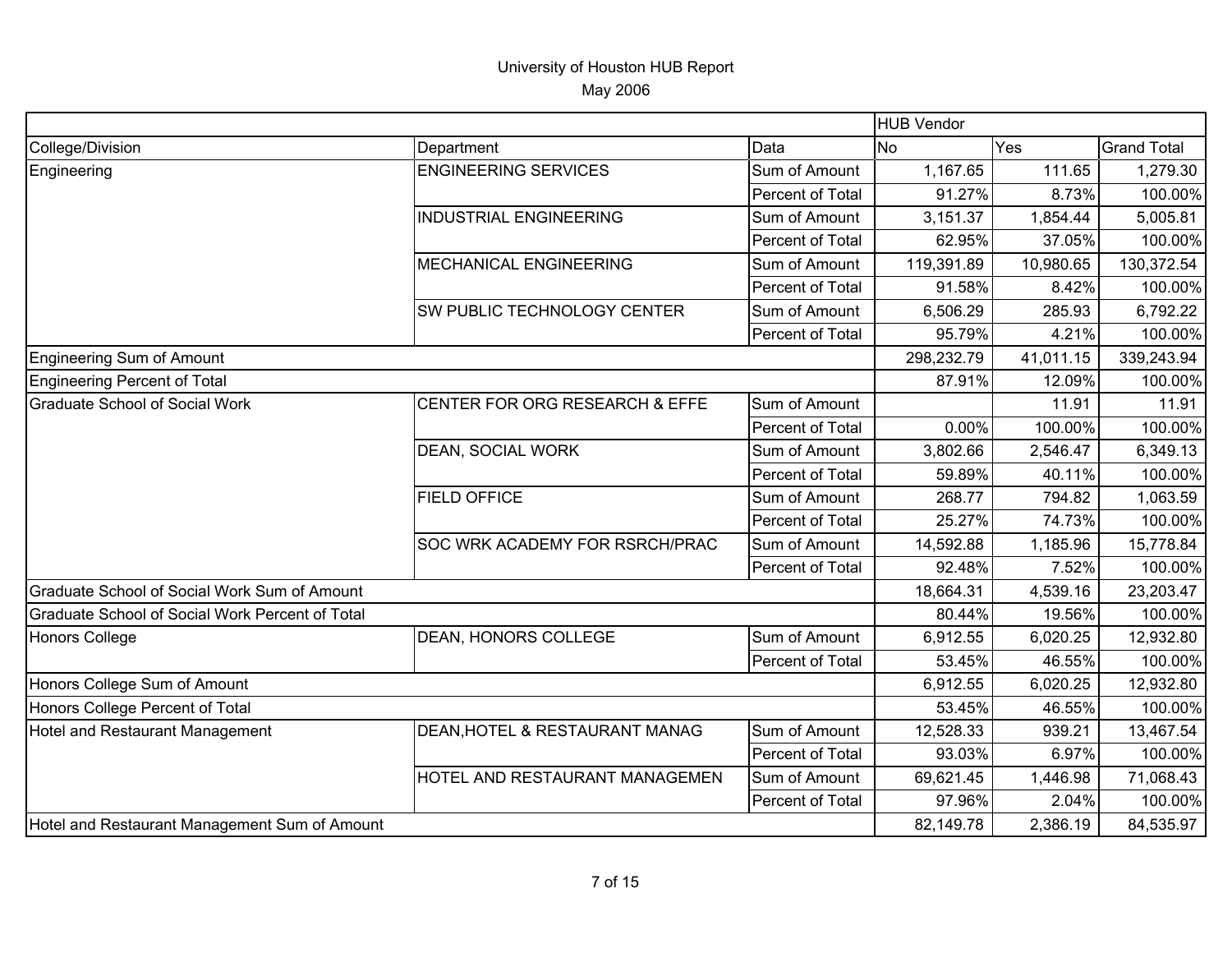|                                                  |                                 |                  | <b>HUB Vendor</b> |           |                    |
|--------------------------------------------------|---------------------------------|------------------|-------------------|-----------|--------------------|
| College/Division                                 | Department                      | Data             | <b>No</b>         | Yes       | <b>Grand Total</b> |
| Hotel and Restaurant Management Percent of Total |                                 |                  | 97.18%            | 2.82%     | 100.00%            |
| Law Center                                       | DEAN, LAW                       | Sum of Amount    | 136,289.15        | 27,278.45 | 163,567.60         |
|                                                  |                                 | Percent of Total | 83.32%            | 16.68%    | 100.00%            |
|                                                  | LAW INFORMATION TECHNOLOGY      | Sum of Amount    | 13,655.06         | 15,920.26 | 29,575.32          |
|                                                  |                                 | Percent of Total | 46.17%            | 53.83%    | 100.00%            |
|                                                  | <b>LAW LIBRARY</b>              | Sum of Amount    | 92,388.97         | 1,477.12  | 93,866.09          |
|                                                  |                                 | Percent of Total | 98.43%            | 1.57%     | 100.00%            |
| Law Center Sum of Amount                         |                                 |                  | 242,333.18        | 44,675.83 | 287,009.01         |
| Law Center Percent of Total                      |                                 |                  | 84.43%            | 15.57%    | 100.00%            |
| Liberal Arts and Social Sciences                 | <b>AEROSPACE STUDIES</b>        | Sum of Amount    | 240.00            |           | 240.00             |
|                                                  |                                 | Percent of Total | 100.00%           | 0.00%     | 100.00%            |
|                                                  | AFRICAN-AMERICAN STUDIES        | Sum of Amount    | 3,435.54          | 8,748.97  | 12,184.51          |
|                                                  |                                 | Percent of Total | 28.20%            | 71.80%    | 100.00%            |
|                                                  | <b>ART</b>                      | Sum of Amount    | 8,940.30          | 1,677.50  | 10,617.80          |
|                                                  |                                 | Percent of Total | 84.20%            | 15.80%    | 100.00%            |
|                                                  | <b>ARTE PUBLICO</b>             | Sum of Amount    | 31,664.86         | 738.38    | 32,403.24          |
|                                                  |                                 | Percent of Total | 97.72%            | 2.28%     | 100.00%            |
|                                                  | <b>BAND</b>                     | Sum of Amount    | 415.36            | 341.64    | 757.00             |
|                                                  |                                 | Percent of Total | 54.87%            | 45.13%    | 100.00%            |
|                                                  | <b>BLAFFER GALLERY</b>          | Sum of Amount    | 17,970.38         | 120.36    | 18,090.74          |
|                                                  |                                 | Percent of Total | 99.33%            | 0.67%     | 100.00%            |
|                                                  | CENTER FOR PUBLIC POLICY        | Sum of Amount    | 15.97             | 152.22    | 168.19             |
|                                                  |                                 | Percent of Total | 9.50%             | 90.50%    | 100.00%            |
|                                                  | <b>COMMUNICATION</b>            | Sum of Amount    | 18,915.95         | 178.99    | 19,094.94          |
|                                                  |                                 | Percent of Total | 99.06%            | 0.94%     | 100.00%            |
|                                                  | <b>COMMUNICATIONS DISORDERS</b> | Sum of Amount    | 3,752.52          | 168.99    | 3,921.51           |
|                                                  |                                 | Percent of Total | 95.69%            | 4.31%     | 100.00%            |
|                                                  | DEAN, LIBERAL ARTS & SOC SCI    | Sum of Amount    | 49,254.69         | 5,220.08  | 54,474.77          |
|                                                  |                                 | Percent of Total | 90.42%            | 9.58%     | 100.00%            |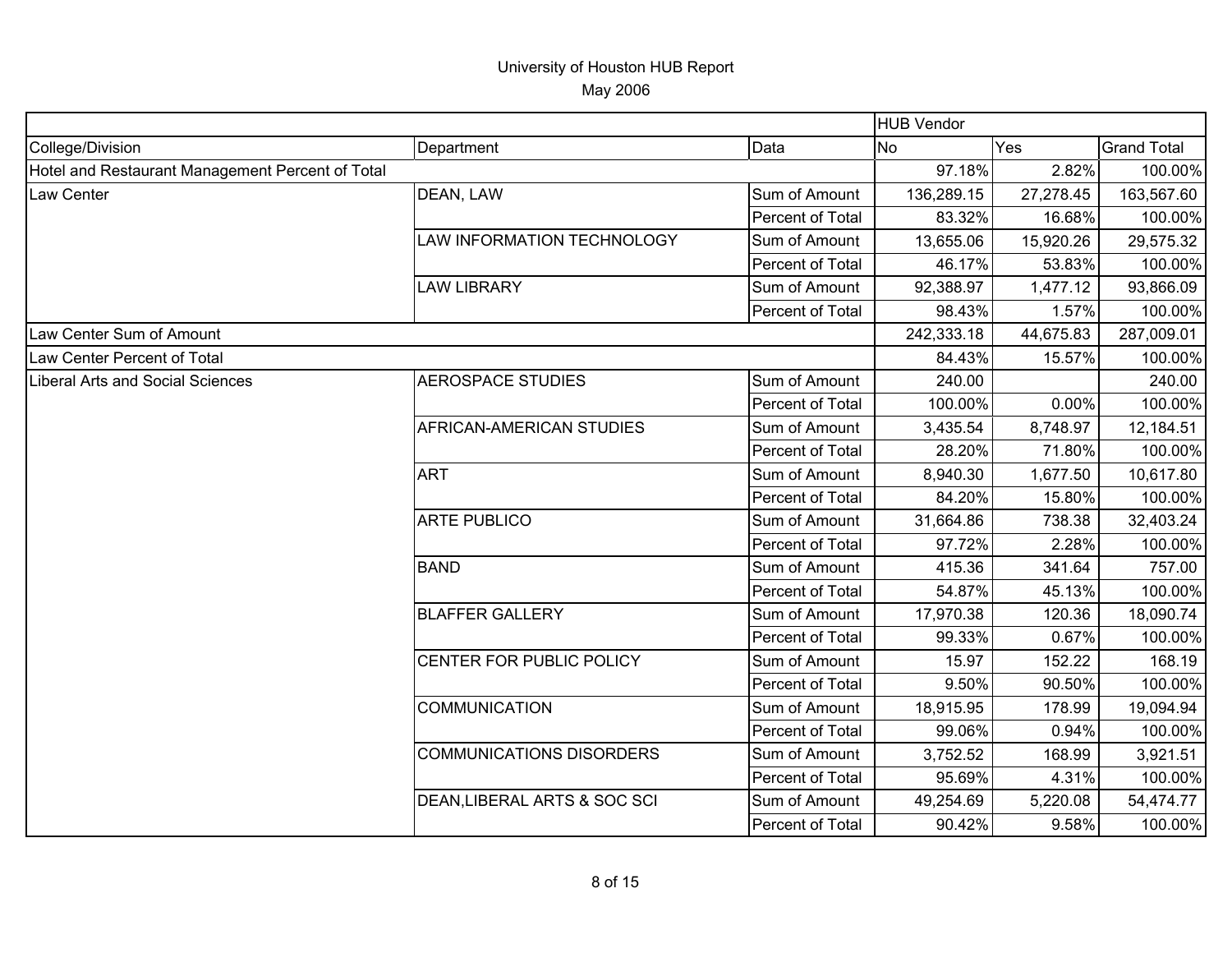|                                                |                                 |                  | <b>HUB Vendor</b> |           |                    |
|------------------------------------------------|---------------------------------|------------------|-------------------|-----------|--------------------|
| College/Division                               | Department                      | Data             | No                | Yes       | <b>Grand Total</b> |
| Liberal Arts and Social Sciences               | <b>ECONOMICS</b>                | Sum of Amount    | 2,666.85          | 2,301.21  | 4,968.06           |
|                                                |                                 | Percent of Total | 53.68%            | 46.32%    | 100.00%            |
|                                                | <b>ENGLISH</b>                  | Sum of Amount    | 9,005.52          | 344.20    | 9,349.72           |
|                                                |                                 | Percent of Total | 96.32%            | 3.68%     | 100.00%            |
|                                                | <b>HISTORY</b>                  | Sum of Amount    | 4,378.28          | 960.06    | 5,338.34           |
|                                                |                                 | Percent of Total | 82.02%            | 17.98%    | 100.00%            |
|                                                | <b>MEXICAN-AMERICAN STUDIES</b> | Sum of Amount    | 7,331.99          | 417.32    | 7,749.31           |
|                                                |                                 | Percent of Total | 94.61%            | 5.39%     | 100.00%            |
|                                                | <b>MILITARY SCIENCE</b>         | Sum of Amount    | 1,341.19          | 73.54     | 1,414.73           |
|                                                |                                 | Percent of Total | 94.80%            | 5.20%     | 100.00%            |
|                                                | MODERN AND CLASSICAL LANGUAGES  | Sum of Amount    | 1,051.07          | 1,117.12  | 2,168.19           |
|                                                |                                 | Percent of Total | 48.48%            | 51.52%    | 100.00%            |
|                                                | <b>MUSIC</b>                    | Sum of Amount    | 24,690.90         | 2,137.65  | 26,828.55          |
|                                                |                                 | Percent of Total | 92.03%            | 7.97%     | 100.00%            |
|                                                | PHILOSOPHY                      | Sum of Amount    | 243.08            | 91.65     | 334.73             |
|                                                |                                 | Percent of Total | 72.62%            | 27.38%    | 100.00%            |
|                                                | POLITICAL SCIENCE               | Sum of Amount    | 2,710.56          | 566.57    | 3,277.13           |
|                                                |                                 | Percent of Total | 82.71%            | 17.29%    | 100.00%            |
|                                                | <b>PSYCHOLOGY</b>               | Sum of Amount    | 5,621.51          | 3,628.29  | 9,249.80           |
|                                                |                                 | Percent of Total | 60.77%            | 39.23%    | 100.00%            |
|                                                | <b>SOCIOLOGY</b>                | Sum of Amount    | 124.46            | 4,122.06  | 4,246.52           |
|                                                |                                 | Percent of Total | 2.93%             | 97.07%    | 100.00%            |
|                                                | <b>THEATRE</b>                  | Sum of Amount    | 28,051.61         | 905.99    | 28,957.60          |
|                                                |                                 | Percent of Total | 96.87%            | 3.13%     | 100.00%            |
|                                                | <b>WOMEN'S STUDIES PROGRAM</b>  | Sum of Amount    | 23,258.55         |           | 23,258.55          |
|                                                |                                 | Percent of Total | 100.00%           | 0.00%     | 100.00%            |
|                                                | <b>WRITING CENTER</b>           | Sum of Amount    | 1,057.64          | 1,276.63  | 2,334.27           |
|                                                |                                 | Percent of Total | 45.31%            | 54.69%    | 100.00%            |
| Liberal Arts and Social Sciences Sum of Amount |                                 |                  | 246,138.78        | 35,289.42 | 281,428.20         |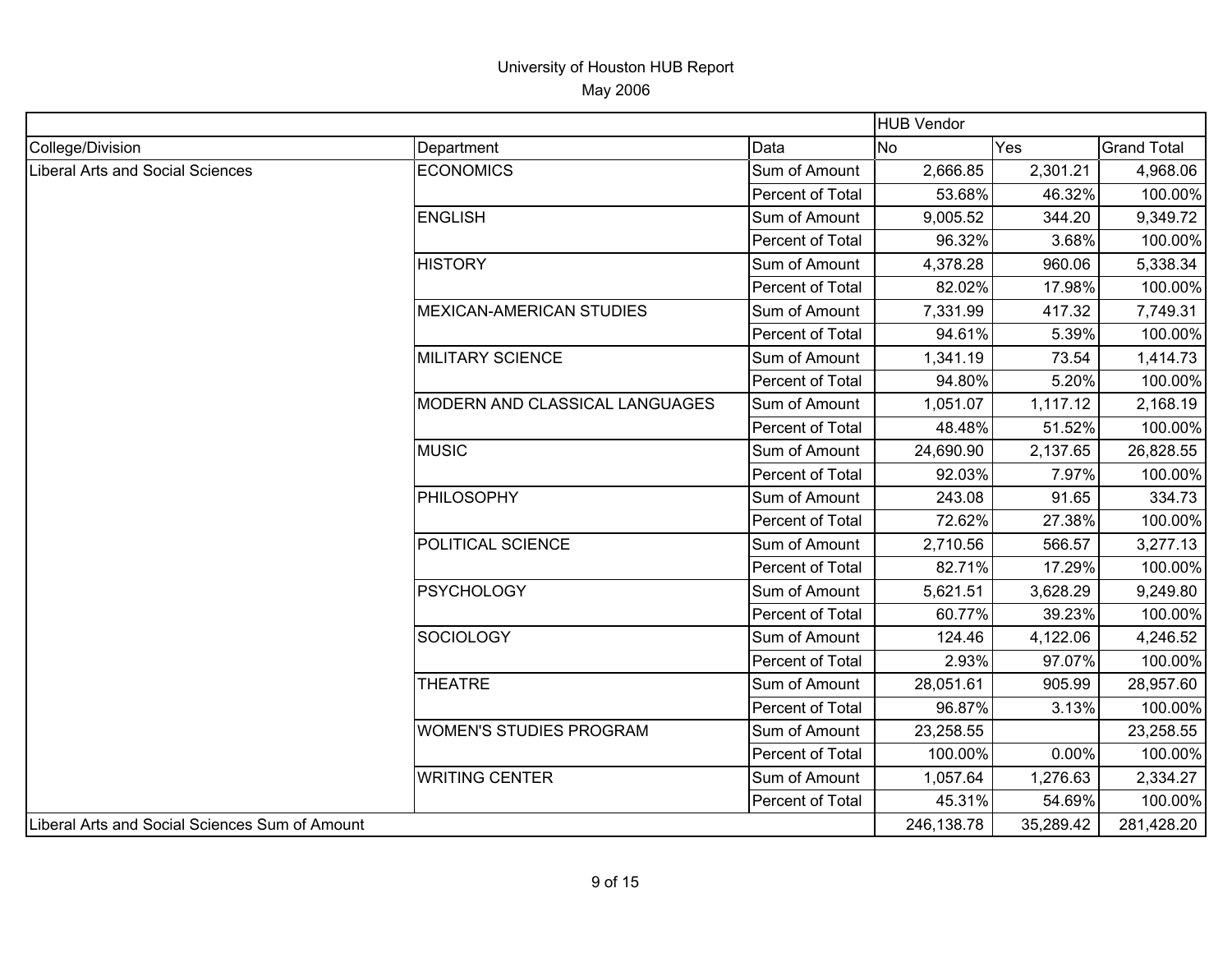|                                                   |                                   |                  | <b>HUB Vendor</b> |            |                    |
|---------------------------------------------------|-----------------------------------|------------------|-------------------|------------|--------------------|
| College/Division                                  | Department                        | Data             | N <sub>o</sub>    | <b>Yes</b> | <b>Grand Total</b> |
| Liberal Arts and Social Sciences Percent of Total |                                   |                  | 87.46%            | 12.54%     | 100.00%            |
| Library                                           | UNIVERSITY LIBRARIES              | Sum of Amount    | 373,456.89        | 49,581.08  | 423,037.97         |
|                                                   |                                   | Percent of Total | 88.28%            | 11.72%     | 100.00%            |
| Library Sum of Amount                             |                                   |                  | 373,456.89        | 49,581.08  | 423,037.97         |
| Library Percent of Total                          |                                   |                  | 88.28%            | 11.72%     | 100.00%            |
| Natural Science and Mathematics                   | <b>BIOLOGY &amp; BIOCHEMISTRY</b> | Sum of Amount    | 122,298.65        | 341.54     | 122,640.19         |
|                                                   |                                   | Percent of Total | 99.72%            | 0.28%      | 100.00%            |
|                                                   | <b>CHEMISTRY</b>                  | Sum of Amount    | 54,724.93         | 3,608.60   | 58,333.53          |
|                                                   |                                   | Percent of Total | 93.81%            | 6.19%      | 100.00%            |
|                                                   | <b>COMPUTER SCIENCE</b>           | Sum of Amount    | 6,378.25          | 20,255.47  | 26,633.72          |
|                                                   |                                   | Percent of Total | 23.95%            | 76.05%     | 100.00%            |
|                                                   | DEAN, NATURAL SCIENCE & MATHE     | Sum of Amount    | 38,277.35         | 1,614.04   | 39,891.39          |
|                                                   |                                   | Percent of Total | 95.95%            | 4.05%      | 100.00%            |
|                                                   | <b>GEOLOGY</b>                    | Sum of Amount    | 95,465.96         | 4,191.43   | 99,657.39          |
|                                                   |                                   | Percent of Total | 95.79%            | 4.21%      | 100.00%            |
|                                                   | <b>IMAQS</b>                      | Sum of Amount    | 9,796.92          | 56.50      | 9,853.42           |
|                                                   |                                   | Percent of Total | 99.43%            | 0.57%      | 100.00%            |
|                                                   | INSTITUTE FOR MOLECULAR DESIGN    | Sum of Amount    | 15,250.00         |            | 15,250.00          |
|                                                   |                                   | Percent of Total | 100.00%           | 0.00%      | 100.00%            |
|                                                   | <b>MATHEMATICS</b>                | Sum of Amount    | 33,113.01         | 2,147.21   | 35,260.22          |
|                                                   |                                   | Percent of Total | 93.91%            | 6.09%      | 100.00%            |
|                                                   | <b>PHYSICS</b>                    | Sum of Amount    | 88,132.73         | 9,995.75   | 98,128.48          |
|                                                   |                                   | Percent of Total | 89.81%            | 10.19%     | 100.00%            |
| Natural Science and Mathematics Sum of Amount     |                                   |                  | 463,437.80        | 42,210.54  | 505,648.34         |
| Natural Science and Mathematics Percent of Total  |                                   |                  | 91.65%            | 8.35%      | 100.00%            |
| Optometry                                         | DEAN, OPTOMETRY                   | Sum of Amount    | 39,180.32         | 10,654.14  | 49,834.46          |
|                                                   |                                   | Percent of Total | 78.62%            | 21.38%     | 100.00%            |
|                                                   | OPT VISION SCIENCES               | Sum of Amount    | 20,625.27         |            | 20,625.27          |
|                                                   |                                   | Percent of Total | 100.00%           | 0.00%      | 100.00%            |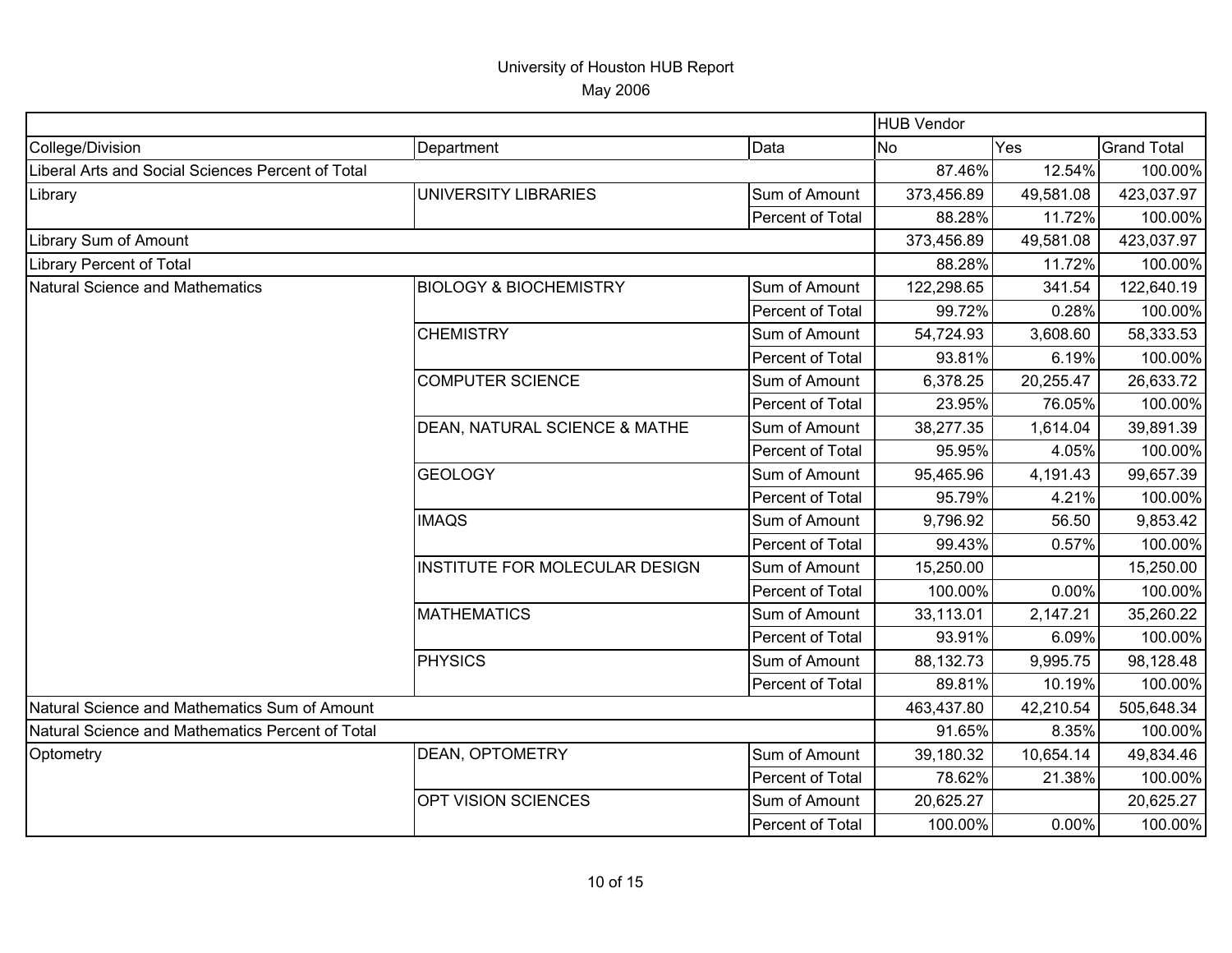|                                   |                                           |                  | <b>HUB Vendor</b> |            |                    |
|-----------------------------------|-------------------------------------------|------------------|-------------------|------------|--------------------|
| College/Division                  | Department                                | Data             | <b>No</b>         | Yes        | <b>Grand Total</b> |
| Optometry                         | OPTOMETRY CLINIC                          | Sum of Amount    | 22,532.95         | 4,001.09   | 26,534.04          |
|                                   |                                           | Percent of Total | 84.92%            | 15.08%     | 100.00%            |
| Optometry Sum of Amount           |                                           |                  | 82,338.54         | 14,655.23  | 96,993.77          |
| Optometry Percent of Total        |                                           |                  | 84.89%            | 15.11%     | 100.00%            |
| Pharmacy                          | <b>CLINICAL PHARMACY &amp; ADMINISTRA</b> | Sum of Amount    | 3,054.04          | 2,918.35   | 5,972.39           |
|                                   |                                           | Percent of Total | 51.14%            | 48.86%     | 100.00%            |
|                                   | <b>DEAN, PHARMACY</b>                     | Sum of Amount    | 17,361.56         | 4,885.41   | 22,246.97          |
|                                   |                                           | Percent of Total | 78.04%            | 21.96%     | 100.00%            |
|                                   | PHARMACOLOGICAL & PHARMACEUTIC            | Sum of Amount    | 37,185.29         | 1,948.76   | 39,134.05          |
|                                   |                                           | Percent of Total | 95.02%            | 4.98%      | 100.00%            |
| Pharmacy Sum of Amount            |                                           |                  | 57,600.89         | 9,752.52   | 67,353.41          |
| Pharmacy Percent of Total         |                                           |                  | 85.52%            | 14.48%     | 100.00%            |
| President                         | <b>AFFIRMATIVE ACTION</b>                 | Sum of Amount    | 564.29            | 725.69     | 1,289.98           |
|                                   |                                           | Percent of Total | 43.74%            | 56.26%     | 100.00%            |
|                                   | <b>INTERCOLLEGIATE ATHLETICS</b>          | Sum of Amount    | 165,661.79        | 82,029.55  | 247,691.34         |
|                                   |                                           | Percent of Total | 66.88%            | 33.12%     | 100.00%            |
|                                   | OFFICE OF SPECIAL EVENTS                  | Sum of Amount    | 61,086.99         | 16,753.05  | 77,840.04          |
|                                   |                                           | Percent of Total | 78.48%            | 21.52%     | 100.00%            |
|                                   | <b>PRESIDENT</b>                          | Sum of Amount    | 5,738.40          | 1,048.57   | 6,786.97           |
|                                   |                                           | Percent of Total | 84.55%            | 15.45%     | 100.00%            |
|                                   | <b>STAFF COUNCIL</b>                      | Sum of Amount    | 346.49            |            | 346.49             |
|                                   |                                           | Percent of Total | 100.00%           | 0.00%      | 100.00%            |
| <b>President Sum of Amount</b>    |                                           |                  | 233,397.96        | 100,556.86 | 333,954.82         |
| <b>President Percent of Total</b> |                                           |                  | 69.89%            | 30.11%     | 100.00%            |
| Research                          | ALLIED GEOPHYSICAL LABORATORIE            | Sum of Amount    | 79.70             |            | 79.70              |
|                                   |                                           | Percent of Total | 100.00%           | 0.00%      | 100.00%            |
|                                   | ANIMAL CARE OPERATIONS                    | Sum of Amount    | 13,504.34         | 2,666.53   | 16,170.87          |
|                                   |                                           | Percent of Total | 83.51%            | 16.49%     | 100.00%            |
|                                   | CENTER FOR ADVANCED MATERIALS             | Sum of Amount    | 6,071.94          |            | 6,071.94           |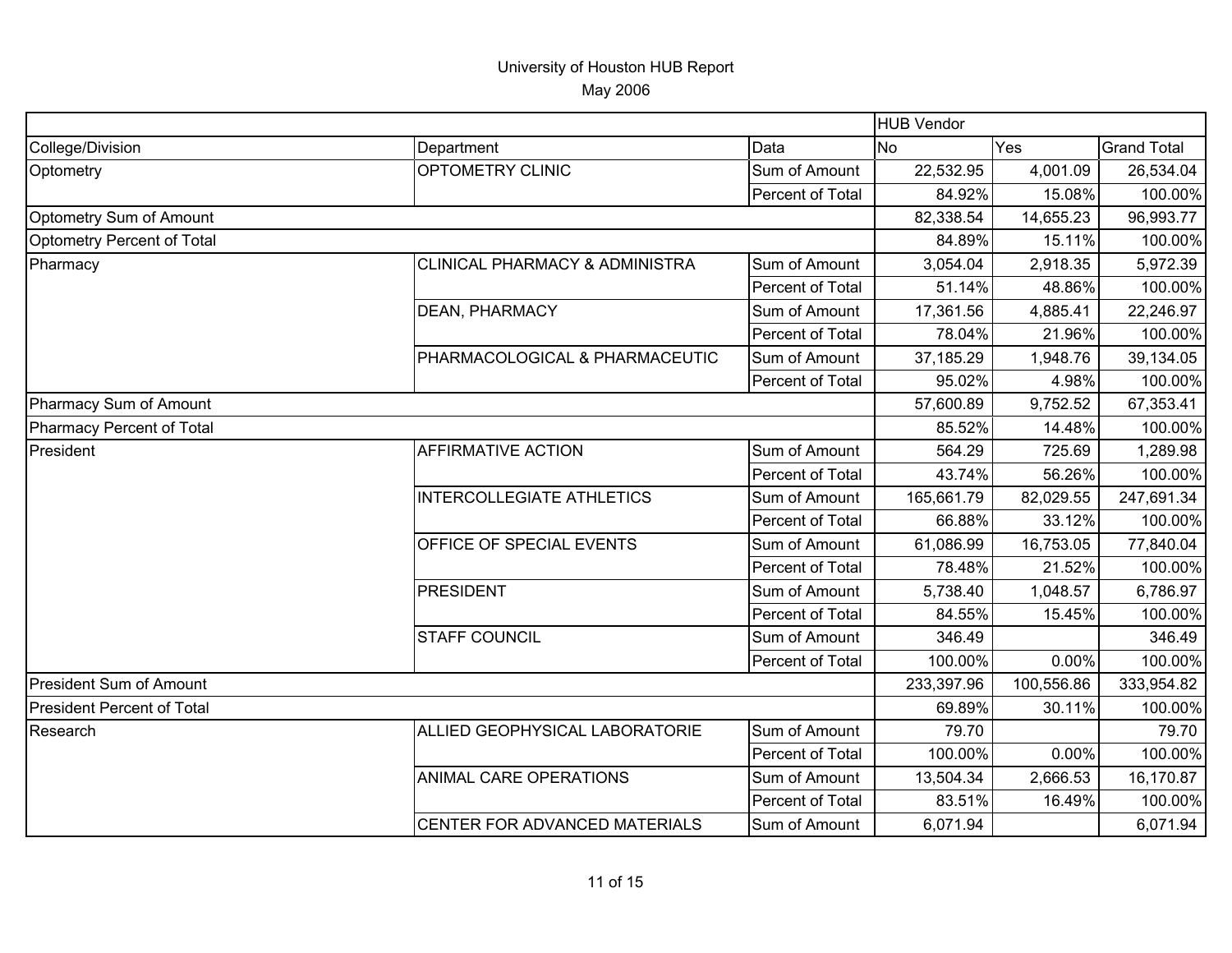|                  |                                          |                  | <b>HUB Vendor</b> |          |                    |
|------------------|------------------------------------------|------------------|-------------------|----------|--------------------|
| College/Division | Department                               | Data             | <b>No</b>         | Yes      | <b>Grand Total</b> |
| Research         | CENTER FOR ADVANCED MATERIALS            | Percent of Total | 100.00%           | 0.00%    | 100.00%            |
|                  | ENVIRONMENTAL INSTIT-HOUSTON             | Sum of Amount    | 457.47            | 2,107.70 | 2,565.17           |
|                  |                                          | Percent of Total | 17.83%            | 82.17%   | 100.00%            |
|                  | <b>GRANTS AND CONTRACTS</b>              | Sum of Amount    | 260.10            | 125.63   | 385.73             |
|                  |                                          | Percent of Total | 67.43%            | 32.57%   | 100.00%            |
|                  | <b>HOUSTON COASTAL CENTER</b>            | Sum of Amount    | 132.36            |          | 132.36             |
|                  |                                          | Percent of Total | 100.00%           | 0.00%    | 100.00%            |
|                  | MAT. RES. SCI & ENGR. CTR                | Sum of Amount    | 5,630.88          |          | 5,630.88           |
|                  |                                          | Percent of Total | 100.00%           | 0.00%    | 100.00%            |
|                  | <b>OFFICE OF TECHNOLOGY MANAGEMEN</b>    | Sum of Amount    | 18,641.26         | 253.94   | 18,895.20          |
|                  |                                          | Percent of Total | 98.66%            | 1.34%    | 100.00%            |
|                  | <b>RESEARCH</b>                          | Sum of Amount    | 41,644.58         | 2,619.16 | 44,263.74          |
|                  |                                          | Percent of Total | 94.08%            | 5.92%    | 100.00%            |
|                  | <b>RESEARCH FINANCIAL SERVICES</b>       | Sum of Amount    | 88.16             | 18.20    | 106.36             |
|                  |                                          | Percent of Total | 82.89%            | 17.11%   | 100.00%            |
|                  | <b>RESEARCH INFORMATION CENTER</b>       | Sum of Amount    |                   | 46.15    | 46.15              |
|                  |                                          | Percent of Total | 0.00%             | 100.00%  | 100.00%            |
|                  | RESEARCH POLICIES/COMP/COMMITT           | Sum of Amount    | 196.19            | 388.00   | 584.19             |
|                  |                                          | Percent of Total | 33.58%            | 66.42%   | 100.00%            |
|                  | SPACE VACUUM EPITAXY CENTER              | Sum of Amount    | 633.34            |          | 633.34             |
|                  |                                          | Percent of Total | 100.00%           | 0.00%    | 100.00%            |
|                  | <b>SUPER CONDUCT &amp; ADV MATERIALS</b> | Sum of Amount    | 1,075.93          |          | 1,075.93           |
|                  |                                          | Percent of Total | 100.00%           | 0.00%    | 100.00%            |
|                  | <b>TCSUH</b>                             | Sum of Amount    | 101,108.75        |          | 101,108.75         |
|                  |                                          | Percent of Total | 100.00%           | 0.00%    | 100.00%            |
|                  | <b>TIMES</b>                             | Sum of Amount    | 15,998.22         | 29.14    | 16,027.36          |
|                  |                                          | Percent of Total | 99.82%            | 0.18%    | 100.00%            |
|                  | TX LEARNING/COMPUTATIONAL CTR            | Sum of Amount    | 91,390.39         | 6,301.86 | 97,692.25          |
|                  |                                          | Percent of Total | 93.55%            | 6.45%    | 100.00%            |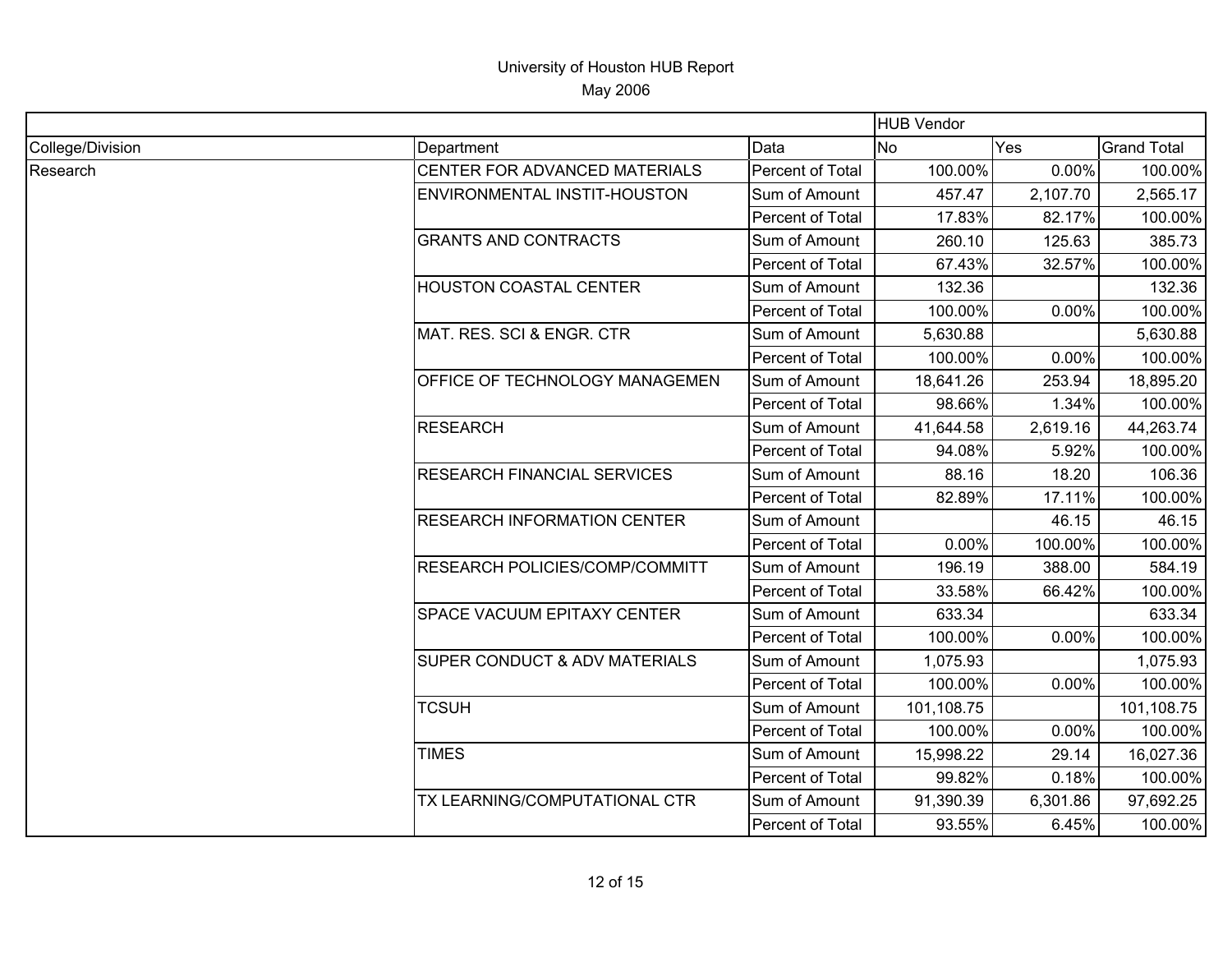|                               |                                       |                  | <b>HUB Vendor</b>       |           |                    |
|-------------------------------|---------------------------------------|------------------|-------------------------|-----------|--------------------|
| College/Division              | Department                            | Data             | <b>Yes</b><br><b>No</b> |           | <b>Grand Total</b> |
| <b>Research Sum of Amount</b> |                                       |                  | 296,913.61              | 14,556.31 | 311,469.92         |
| Research Percent of Total     |                                       | 95.33%           | 4.67%                   | 100.00%   |                    |
| <b>Student Affairs</b>        | <b>CAMPUS ACTIVITIES</b>              | Sum of Amount    | 25,111.27               | 49.02     | 25,160.29          |
|                               |                                       | Percent of Total | 99.81%                  | 0.19%     | 100.00%            |
|                               | <b>CAMPUS RECREATION</b>              | Sum of Amount    | 8,876.84                | 4,473.30  | 13,350.14          |
|                               |                                       | Percent of Total | 66.49%                  | 33.51%    | 100.00%            |
|                               | CENTER FOR STUDENTS W/DISABILI        | Sum of Amount    | 42,457.26               | 143.06    | 42,600.32          |
|                               |                                       | Percent of Total | 99.66%                  | 0.34%     | 100.00%            |
|                               | CHILD CARE CENTER                     | Sum of Amount    | 9,227.40                | 752.15    | 9,979.55           |
|                               |                                       | Percent of Total | 92.46%                  | 7.54%     | 100.00%            |
|                               | COUNSELING AND PSYCH SVCS             | Sum of Amount    | 1,777.43                | 323.23    | 2,100.66           |
|                               |                                       | Percent of Total | 84.61%                  | 15.39%    | 100.00%            |
|                               | <b>CULLEN PERFORMANCE HALL</b>        | Sum of Amount    | 10,408.63               | 165.83    | 10,574.46          |
|                               |                                       | Percent of Total | 98.43%                  | 1.57%     | 100.00%            |
|                               | <b>DEAN OF STUDENTS</b>               | Sum of Amount    |                         | 6,064.20  | 6,064.20           |
|                               |                                       | Percent of Total | 0.00%                   | 100.00%   | 100.00%            |
|                               | INT'L STUDENT & SCHOLAR SERVIC        | Sum of Amount    | 427.02                  | 298.74    | 725.76             |
|                               |                                       | Percent of Total | 58.84%                  | 41.16%    | 100.00%            |
|                               | <b>LEARNING AND ASSESSMENT SVCS</b>   | Sum of Amount    |                         | 1,041.77  | 1,041.77           |
|                               |                                       | Percent of Total | 0.00%                   | 100.00%   | 100.00%            |
|                               | LEARNING SUPPORT SERVICES             | Sum of Amount    | 1,454.29                |           | 1,454.29           |
|                               |                                       | Percent of Total | 100.00%                 | 0.00%     | 100.00%            |
|                               | <b>RELIGION CENTER</b>                | Sum of Amount    | 195.00                  |           | 195.00             |
|                               |                                       | Percent of Total | 100.00%                 | 0.00%     | 100.00%            |
|                               | <b>RESIDENTIAL LIFE &amp; HOUSING</b> | Sum of Amount    | 96,326.18               | 7,611.57  | 103,937.75         |
|                               |                                       | Percent of Total | 92.68%                  | 7.32%     | 100.00%            |
|                               | <b>STUDENT AFFAIRS</b>                | Sum of Amount    | 6,492.33                | 244.15    | 6,736.48           |
|                               |                                       | Percent of Total | 96.38%                  | 3.62%     | 100.00%            |
|                               | STUDENT HEALTH CENTER                 | Sum of Amount    | 9,458.96                | 20,848.49 | 30,307.45          |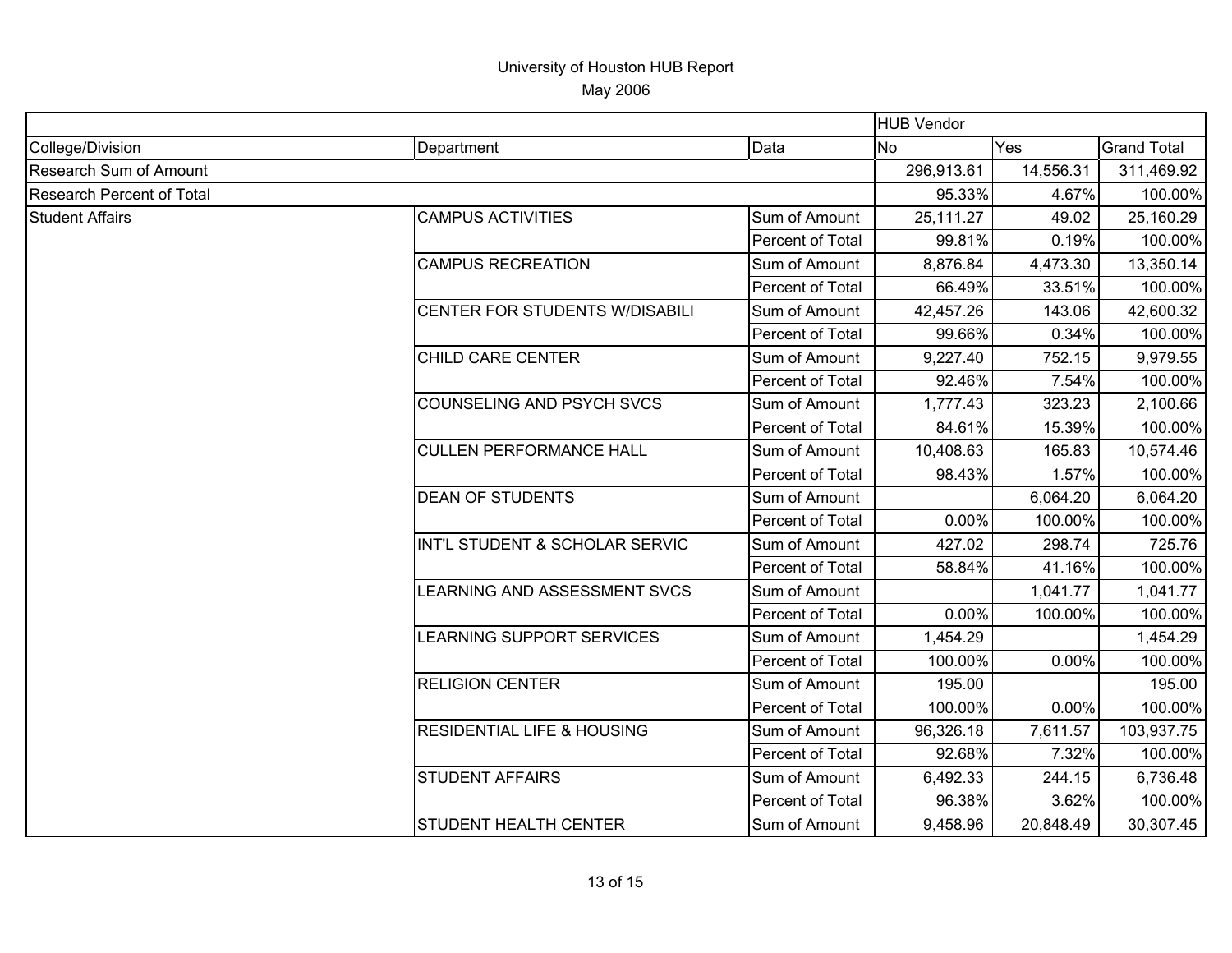|                                         |                                         |                  | <b>HUB Vendor</b> |           |                    |
|-----------------------------------------|-----------------------------------------|------------------|-------------------|-----------|--------------------|
| College/Division                        | Department                              | Data             | <b>No</b>         | Yes       | <b>Grand Total</b> |
| <b>Student Affairs</b>                  | <b>STUDENT HEALTH CENTER</b>            | Percent of Total | 31.21%            | 68.79%    | 100.00%            |
|                                         | <b>STUDENT PHARMACY</b>                 | Sum of Amount    | 1,674.95          |           | 1,674.95           |
|                                         |                                         | Percent of Total | 100.00%           | 0.00%     | 100.00%            |
|                                         | <b>STUDENT PUBLICATIONS</b>             | Sum of Amount    | 1,492.82          | 671.37    | 2,164.19           |
|                                         |                                         | Percent of Total | 68.98%            | 31.02%    | 100.00%            |
|                                         | UNIVERSITY CAREER SERVICES              | Sum of Amount    | 11,997.05         |           | 11,997.05          |
|                                         |                                         | Percent of Total | 100.00%           | 0.00%     | 100.00%            |
|                                         | UNIVERSITY CENTER                       | Sum of Amount    | 43,539.24         | 9,094.36  | 52,633.60          |
|                                         |                                         | Percent of Total | 82.72%            | 17.28%    | 100.00%            |
|                                         | UNIVERSITY TESTING SERVICES             | Sum of Amount    | 12,885.19         | 225.00    | 13,110.19          |
|                                         |                                         | Percent of Total | 98.28%            | 1.72%     | 100.00%            |
|                                         | <b>VETERAN SERVICES</b>                 | Sum of Amount    | 237.44            |           | 237.44             |
|                                         |                                         | Percent of Total | 100.00%           | 0.00%     | 100.00%            |
| <b>Student Affairs Sum of Amount</b>    |                                         |                  | 284,039.30        | 52,006.24 | 336,045.54         |
| <b>Student Affairs Percent of Total</b> |                                         |                  | 84.52%            | 15.48%    | 100.00%            |
| Technology                              | DEAN, TECHNOLOGY                        | Sum of Amount    | 18,030.01         | 12,975.64 | 31,005.65          |
|                                         |                                         | Percent of Total | 58.15%            | 41.85%    | 100.00%            |
|                                         | <b>ENGINEERING TECHNOLOGY</b>           | Sum of Amount    | 1,356.15          | 2,912.13  | 4,268.28           |
|                                         |                                         | Percent of Total | 31.77%            | 68.23%    | 100.00%            |
|                                         | HUMAN DEVELOP AND CONSUMER SCI          | Sum of Amount    | 5,734.61          | 1,360.69  | 7,095.30           |
|                                         |                                         | Percent of Total | 80.82%            | 19.18%    | 100.00%            |
|                                         | <b>INFORMATION &amp; LOGISTICS TECH</b> | Sum of Amount    | 856.52            | 1,341.24  | 2,197.76           |
|                                         |                                         | Percent of Total | 38.97%            | 61.03%    | 100.00%            |
|                                         | <b>TMAC</b>                             | Sum of Amount    | 8,259.72          | 67.11     | 8,326.83           |
|                                         |                                         | Percent of Total | 99.19%            | 0.81%     | 100.00%            |
| Technology Sum of Amount                |                                         | 34,237.01        | 18,656.81         | 52,893.82 |                    |
| <b>Technology Percent of Total</b>      |                                         |                  | 64.73%            | 35.27%    | 100.00%            |
| <b>University Advancement</b>           | ADVANCEMENT INFORMATION SVCS            | Sum of Amount    | 2,108.36          | 3,795.60  | 5,903.96           |
|                                         |                                         | Percent of Total | 35.71%            | 64.29%    | 100.00%            |